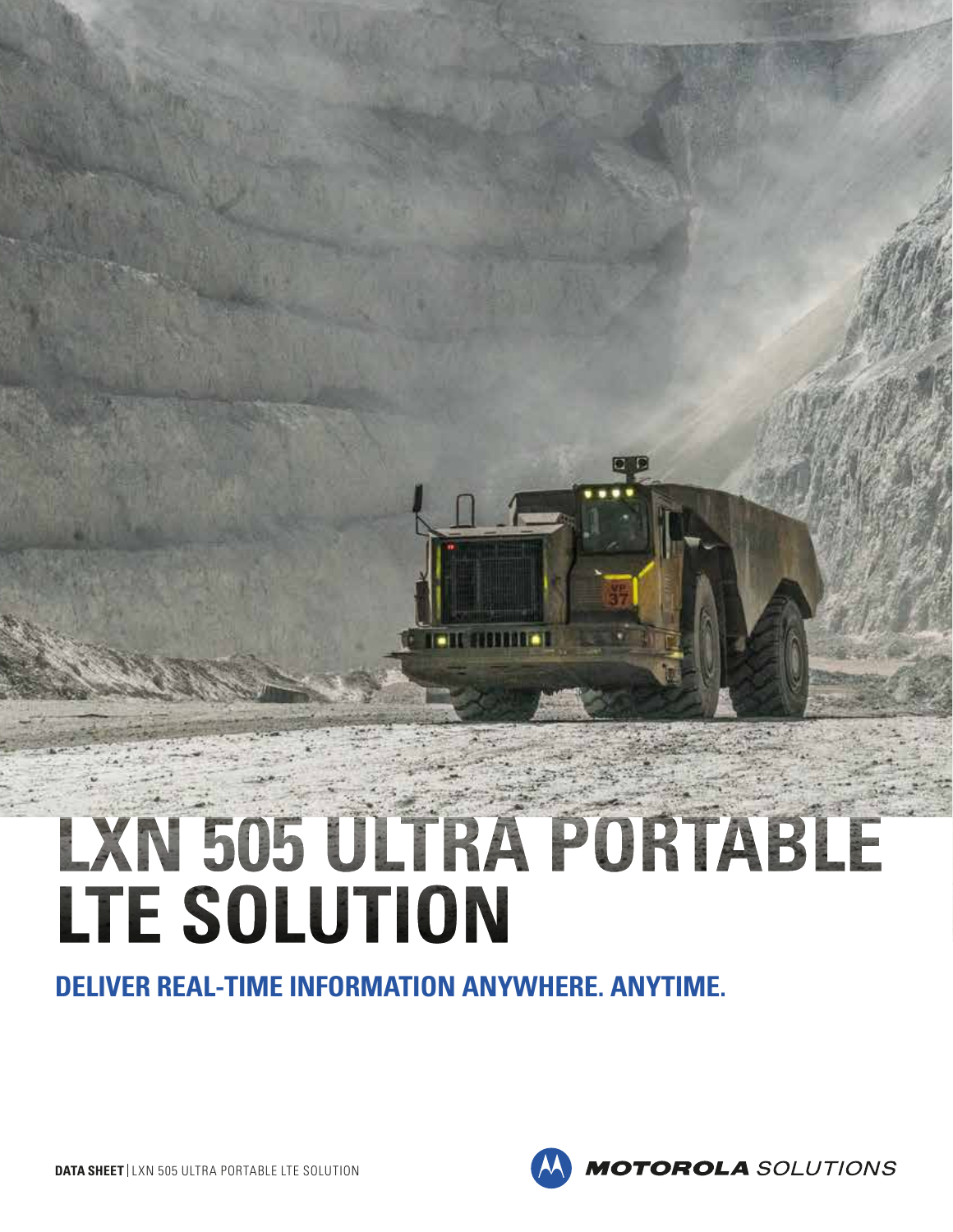## **TAKE THE LTE NETWORK WITH YOU AND BE READY FOR WHAT'S HAPPENING NOW AND WHATEVER COMES NEXT**

Your around-the-clock, 24x7x365 operations demand continuous and ubiquitous high-speed dedicated LTE coverage, yet traditional LTE sites can't reach everywhere you need to be. Inadequate capacity, coverage gaps and lack of network prioritization can weaken your personnel's overall efficiency and safety. For certain operations you may also want extra capacity or need your own dedicated LTE coverage area.

Motorola Solutions' LXN 505 is a complete Ultra Portable mobile LTE system that combines an eNodeB (eNB) and Evolved Packet Core (EPC) along with optional applications. It has a radius of up to 2.5 kilometers<sup>1</sup> and scales up to 100 subscribers. The LXN 505 is easy-to-carry and fits in a pelicase or backpack, so you can bring the broadband network with you. Alternatively, you can mount it on a vehicle or a pole. With a start-up time of approximately five minutes, you will get the secure LTE coverage and capacity you need  $-$  anywhere<sup>2</sup>, anytime.



1 Up to 2.5Km at 5 Watts maximum output based on ideal terrain.

2 Licenced spectrum is required.

#### **ALL-IN-ONE SYSTEM**

Ultra Portable LTE system with eNodeB, Evolved Packet Core, and optional applications.

#### **APPLICATION HOSTING**

Embedded application server can host applications locally for situations where backhaul cannot be established.

#### **COVERAGE AND CAPACITY**

Create an on-demand LTE bubble up to 2.5 Kilometers<sup>1</sup> radius for up to 100 subscribers.

#### **DESIGNED FOR HARSH ENVIRONMENTS**

The IP65 solid-state, fanless, ruggedised design withstands heat, cold, rain, humidity, dust and vibration.

#### **FAST AND EASY SET UP**

Create an almost instant LTE network for you and your team. From power on - to operational in under 5 minutes.

#### **MINIATURIZED AND PORTABLE**

The compact size is perfectly suited for bringing the network with you to establish LTE broadband connectivity anytime, anywhere.

#### **VERSATILITY**

Deploy a variety of form factors backpack, tactical pelicase, vehicular or fixed to a pole or building.

#### **WARRANTY SUPPORT**

Provides access to technical support resources for troubleshooting and maintenance, hardware repair, plus system and application software updates and upgrades for 12 months.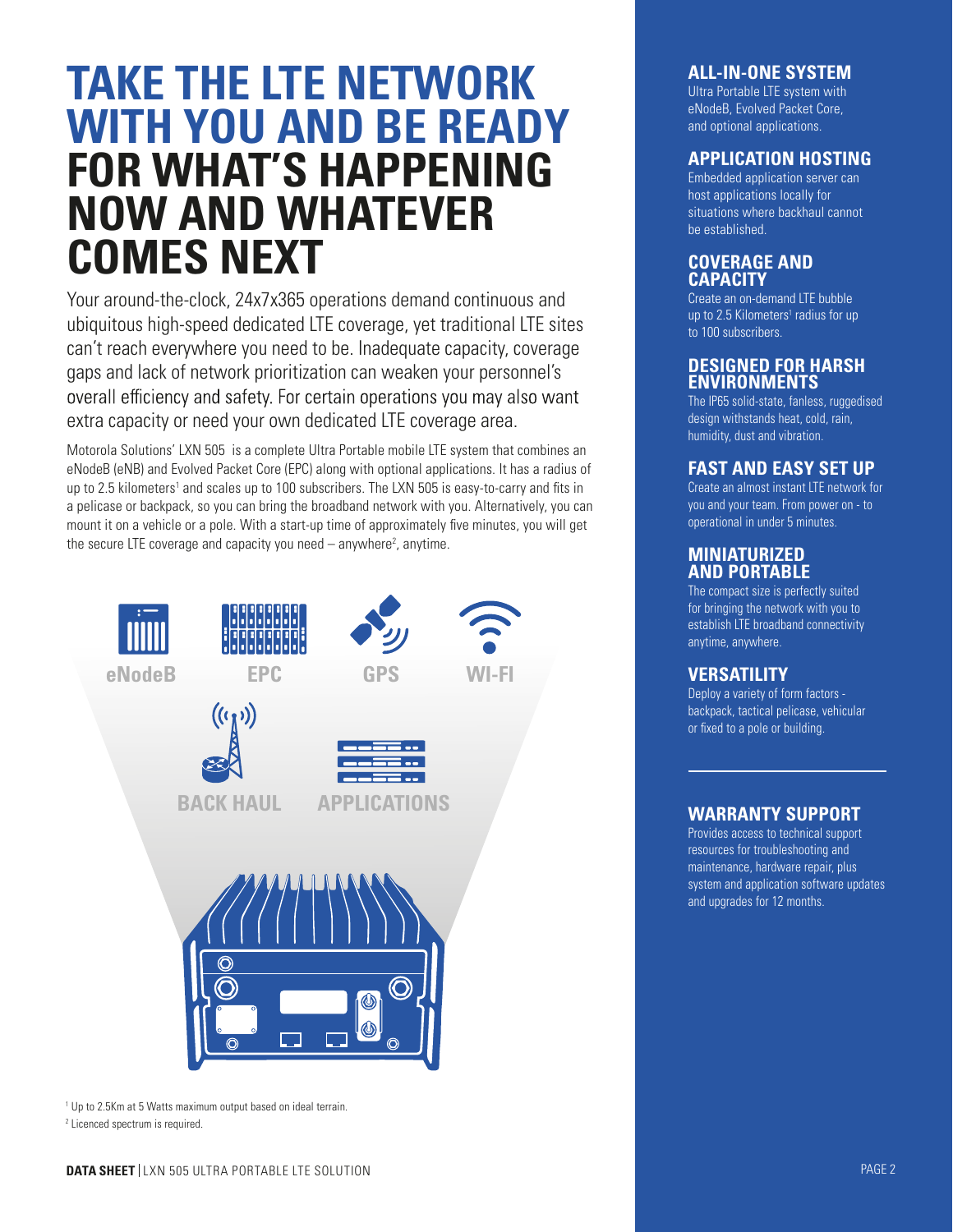### **THE LXN 505 DELIVERS SECURE LTE COVERAGE WHERE YOU NEED IT:**



















#### **KEY BENEFITS**

- **•** All-in-one compact, lightweight, portable LTE network with eNodeB, Evolved Packet Core and optional applications for up to 100 users
- **•** LTE bubble coverage for voice, video and data communication without the need for backhaul
- **•** Easy to deploy, set up, and be operational in minutes
- **•** Supports versatile use cases: backpack, vehicle mounted, pole mounted or in-building
- **•** Ruggedized design withstands heat, cold, rain, humidity, dust and vibration